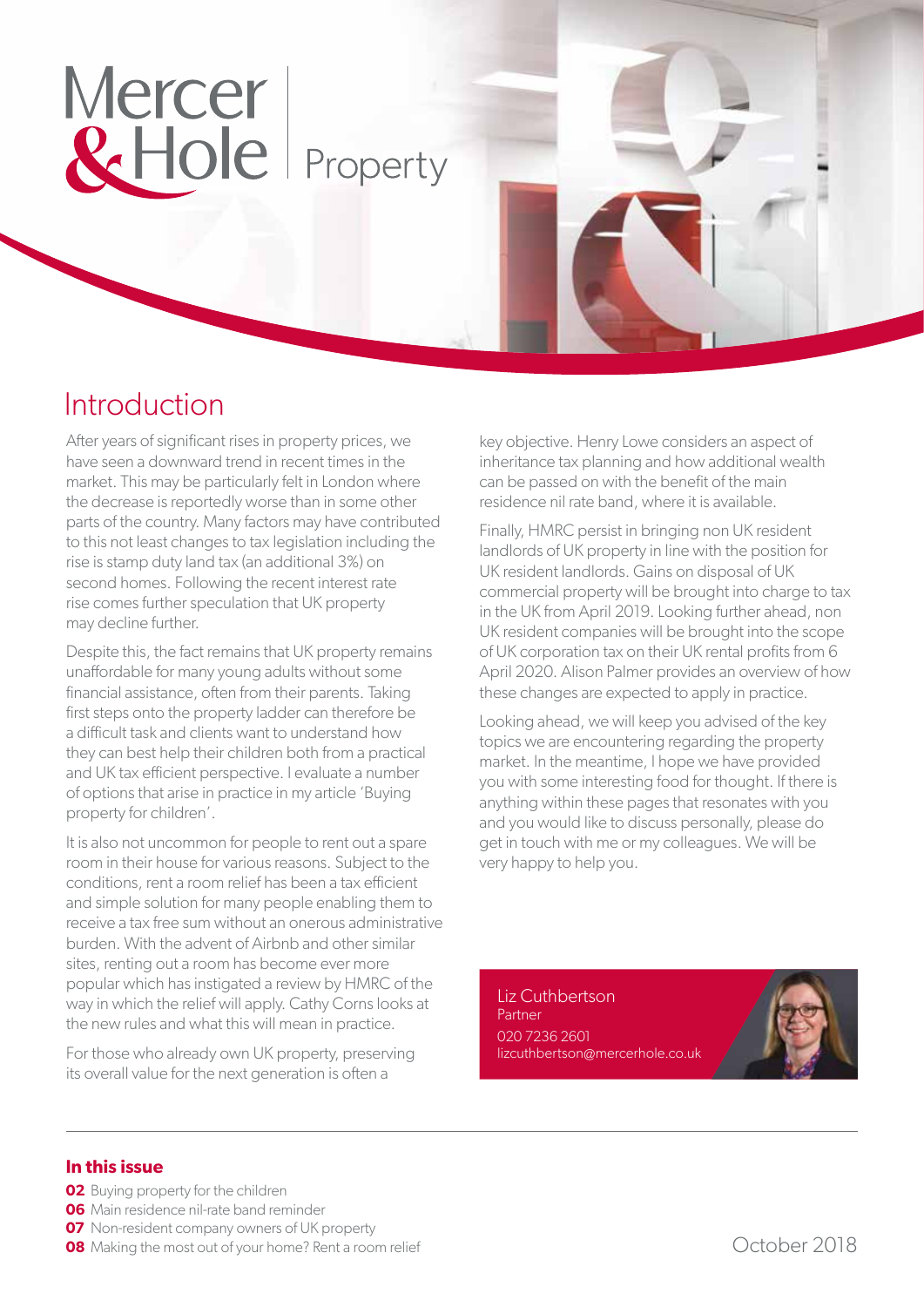# Buying property for the children

Parents often want to help their children buy a first property but that is sometimes mixed with concern about the potential risk of losing some of the family wealth for example, if the child enters a relationship that fails with the risk that some assets are shared with the partner. For the purposes of this article, the child is aged 18 or over.

Below, I have highlighted some of the options that can be considered. All have their merits for different reasons. In practice, the objective to preserve wealth long term often trumps some of the tax considerations when it comes to deciding just what to do.

### Gift of cash sum to child

Parents can make a simple unconditional gift of cash to the child to enable the child to have a sufficient deposit or full funding to buy the property. The child would be the sole owner and the acquisition is funded with the cash plus a commercial bank loan, if required.

This is simple and transparent. There are additionally some Inheritance Tax (IHT) benefits to be obtained by this strategy, subject to certain conditions being met:

#### **Potentially Exempt Transfer (PET)**

The gift is a PET and falls out of the parent's estate for UK Inheritance Tax (IHT) purposes in full after seven years have passed from the date of the gift. The parents must not receive a benefit out of the sum given away and the parent's estate then saves IHT at 40% on the value of the gift after the full seven years.

#### **Capital Gains Tax (CGT)**

Assuming the child occupies the property as his or her main residence, throughout the child's period of ownership, any capital gain arising on disposal of the property will be exempted from CGT by Principal Private Residence Relief (PPR). Periods of ownership not occupied by the owner will not be exempted, although further reliefs, not covered here, may be available.

The key disadvantage is the outright control and ownership it gives the child. If the child enters a relationship that later breaks down, there is a risk of assets being lost to the estranged partner. Outright ownership also gives the child power to sell the asset whenever he or she wishes. It is this aspect that has the potential to be the subject of conflict on a practical level.

### Joint Ownership

If a property is partly owned by the parents and partly owned by the child, then in the event of a relationship breakdown for the child, the part owned by the parent or parents is likely to be protected, assuming the property was acquired well in advance of the relationship breakdown.

Also, a property owned by more than one person can only be sold by agreement of all owners. Therefore, if the parents own an interest in the property and the child owns the remainder, the child cannot single-handedly sell or mortgage the whole property.

The drawback is the absence of PPR relief in relation to the part owned by the parent. Any gain arising on a disposal of the parents' interest during their lifetime will therefore attract CGT at 28% (at current rates).

Although not covered by this article, the Stamp Duty Land Tax (SDLT) implications of parents acquiring an interest in a second property must also be considered when assessing the assets involved.

Due to the SDLT complications, joint ownership is sometimes approached by way of the parents making just a loan to the child and taking a charge over the property rather than anything else. This is simple to achieve and ensures the parents get their money back in the long run.

However, the cost of protecting the parents' wealth like this is continued IHT exposure for them. The property interest owned by the parents or the loan receivable by them is still part of the parents' own estate for IHT purposes and will attract IHT at 40% on their deaths without further planning.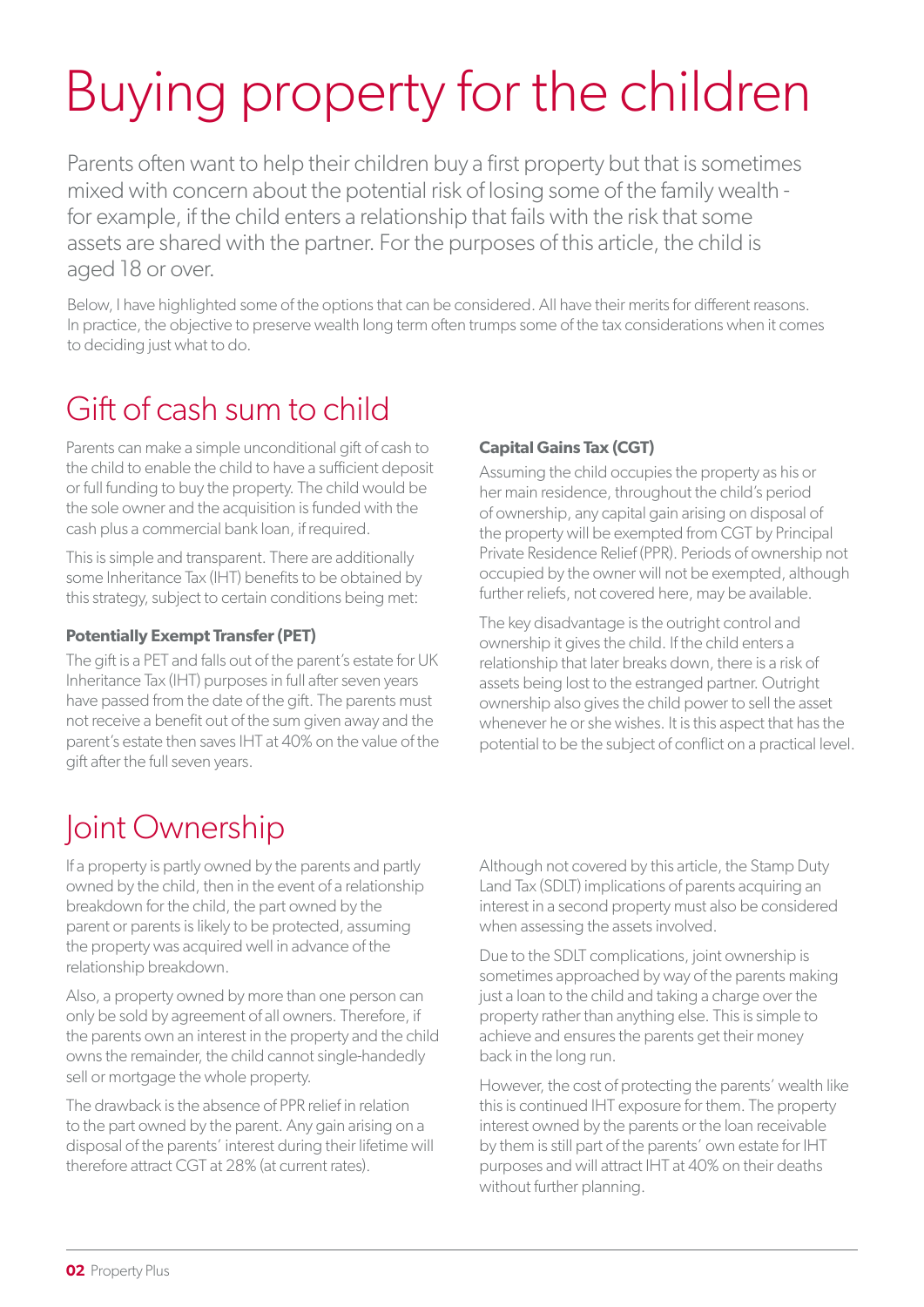## Acquisition by a family trust

A family trust may already exist in which case it is worth considering acquisition of the property by that vehicle, if the trustees have sufficient cash to fund it. Trustees usually find it more difficult to obtain commercial bank mortgages and so in practice, this option works best where the trustees can buy the asset outright with cash they already have. The trust I refer to here is a UK trust, of which the settlor is specifically excluded and trustees have discretionary powers over all beneficiaries.

If there is not an existing trust, the parents could create a trust by each making a life time transfer of £325,000 (£650,000 in total) to a trust to fund it, subject to not having made transfers in the previous seven years. The sums transferred are chargeable lifetime transfers and therefore, if the parents transfer more than their nil rate bands for IHT, the excess would be subject to an IHT charge of 20% at the time of transfer.

If the property cost more than the total sums transferred, then it is better to transfer the balance by way of loan, if the parents have the cash available to do so. A loan is not a chargeable transfer but must be properly legally documented with repayment terms.

The big advantage of a trust is that it is a completely separate vehicle enabling family wealth to be ringfenced and protected. This is extremely helpful in alleviating some of the concerns described with direct ownership over outright control.

In this respect, a trust can provide the best of both worlds - the trustees can allow the child to occupy the property and even pay all property maintenance costs for him or her but the child neither owns nor has direct control of the property.

Provided the settlor(s) are specifically excluded from benefit, trust property is also not part of the beneficiaries' own estates for IHT purposes. It belongs to the trustees and there are IHT consequences for them.

The trustees are subject to a charge to IHT on every 10th anniversary of the trust in respect of their chargeable relevant property. This is the '10-year charge' that, very broadly, amounts to 6% of the value of chargeable trust assets held on that occasion.

However, this is nowhere near the IHT rate of 40% on death if the property is held in a person's own estate but it does accelerate a tax charge at a time when there may otherwise not have been a charge at all.

If the trustees ever decide to appoint the property out to a beneficiary, an IHT exit charge arises on the trustees as property is leaving the trust. The actual calculation can be complex, but the rate charged does not exceed 6% at an absolute maximum and is often much less than this.

The trustees are also likely to qualify for PPR exemption as long as they grant the beneficiary a right to occupy the property and they do so as their main residence for the entire period of ownership. Given that trusts are used for asset protection, appointment of the asset is not usually on the agenda, at least in the short or medium term.

Longer term, there could potentially be other taxes to consider. For example, if the property is put to another use, such as being let out by the trustees, the trustees will pay income tax on the rental profits at the highest rate of income tax, currently 45% and CGT on any chargeable gain arising in the year of disposal is charged at 28%.

With all this in mind, for family trustees who can afford to fund a property acquisition, it is important to understand the short- and long-term objectives for the property before embarking on this strategy. For cases where it is appropriate, the trust can work very well indeed.

## 66

*A trust can provide the best of both worlds the trustees can allow the child to occupy the property and even pay all property maintenance costs for him or her but the child neither owns nor has direct control of the property.*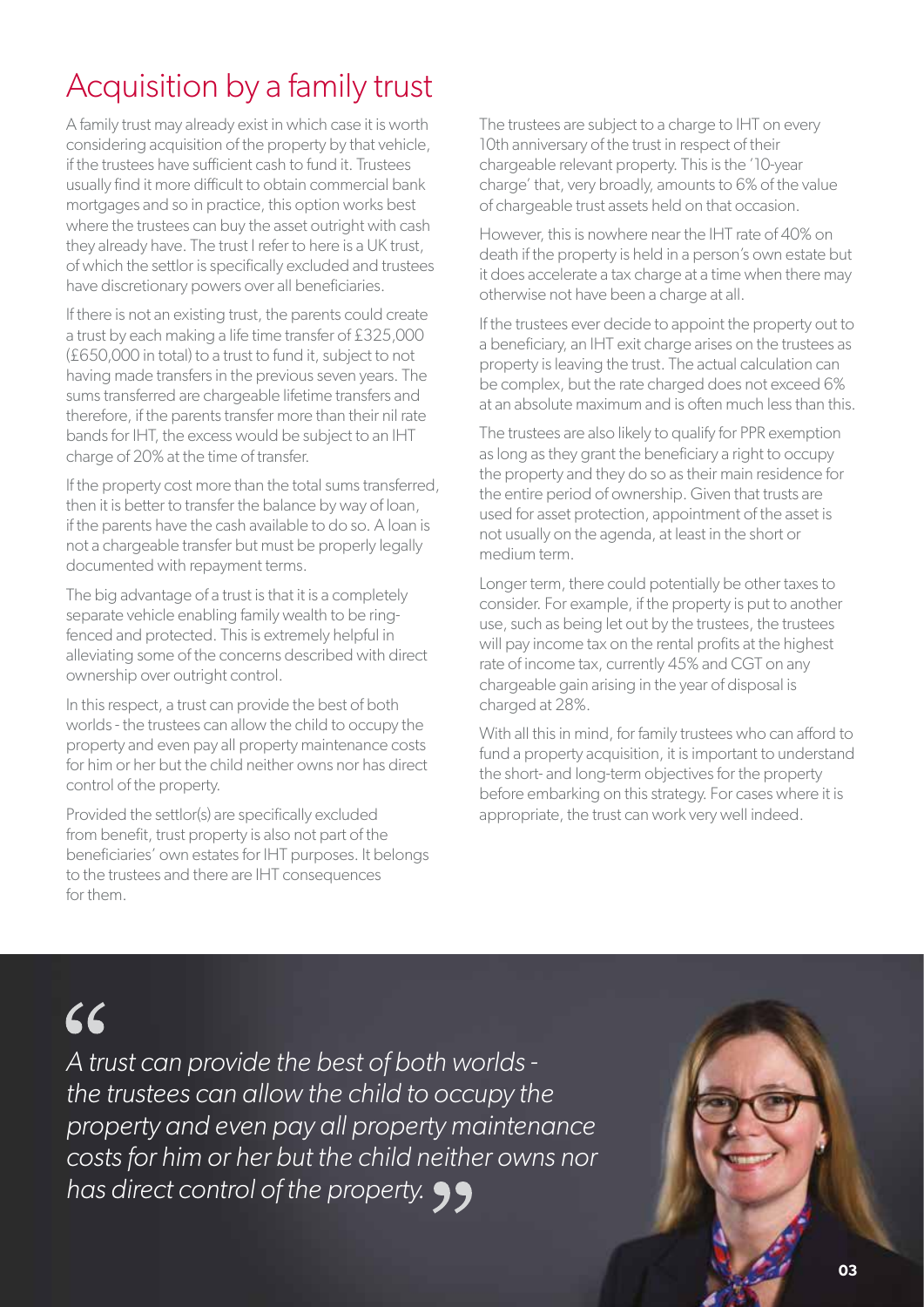## Acquisition by a family investment company

It is widely regarded that ownership by a company of residential property for one's occupation is unattractive if considered solely from a tax perspective. This is essentially because a company owning a UK residential property is subject to the Annual Tax on an Enveloped Dwelling (ATED), a charge which is set in line with the valuation bandings for the property.

In a nutshell, all residential property worth more than £500,000 at 1 April 2017 is subject to an annual charge starting at £3,600 for 2018/19, which this goes up to £226,950 for properties worth more than £20m. The SDLT payable by a company acquiring a UK residential property worth more than £500,000 for occupation is generally punitive at the rate of 15% and on top of this, the individual in occupation will have a benefit-in-kind charge on the benefit of rent-free occupation.

However, there is relief from the ATED charge where a property is rented out on arm's length terms to

What is best?

There is no single answer and the most appropriate solution will depend on the overall family circumstances and willingness to accept the particular tax costs attached to the chosen solution.

Asset protection will best be met with a trust and the tax costs are probably manageable.

Relatively speaking, the 6% IHT anniversary charge is modest and much better than 40% on death if held personally.

CGT relief is available provided the beneficiary occupies it so is the same as if it were held personally. There may be more SDLT to pay on acquisition by a trust

an unconnected third party. Companies also pay corporation tax on their rental profits, which is lower than the current rates of income tax - the rate of corporation tax is currently 19% and will be reduced to 17% from April 2020.

For IHT purposes, each shareholder has IHT exposure only in relation to their shareholding in the company and the value for minority shareholders can carry a discount so exposure to IHT on the overall company value can result in being favourably split across family members.

Despite these potentially positive points, considering all of the above, unless the property is modest in value and likely to be rented out, this option is not going to be as attractive as some of the others but ought not to be dismissed without due consideration.

than directly by the child and there will also be some administration costs associated with running the trust.

With high property prices, the cost of making a bad choice is going to hit hard. Some tax charges arise and operating costs arise for the trustees but in the end these are a financial expectation and necessity to protect big family wealth.

Funding a trust to a level that can meet the financial cost of property acquisition will take time so early planning is essential and full advice should always be sought in advance.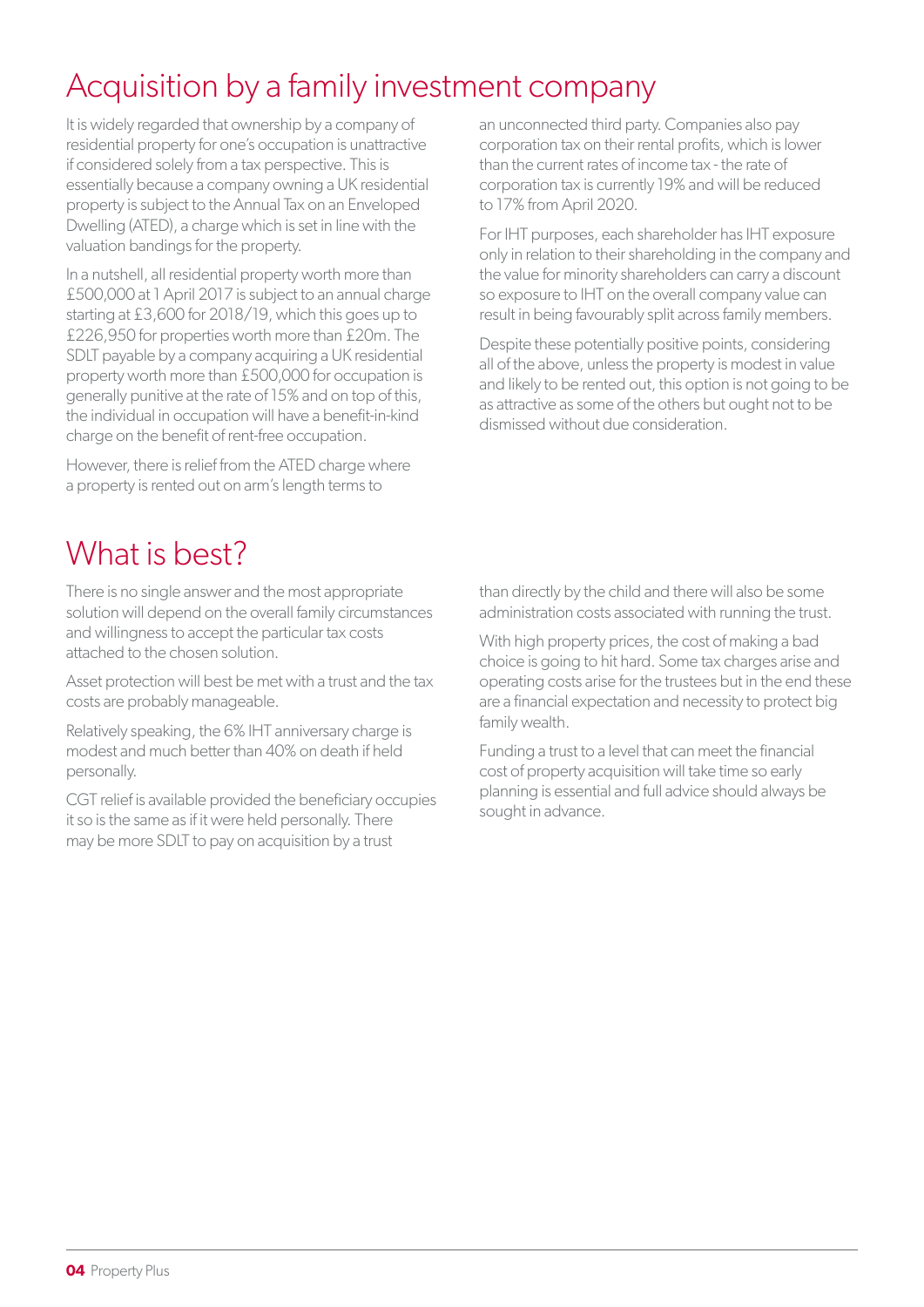## Options in brief

Detailed below is a brief summary comparison of the taxes under the options outlined in this article:

| Personal ownership - child and/or parent |                                                                                                                                                              |  |
|------------------------------------------|--------------------------------------------------------------------------------------------------------------------------------------------------------------|--|
| <b>IHT</b>                               | Yes, 40% on death in the individual owner's estate                                                                                                           |  |
| CGT                                      | Yes, 28% unless PPR relief exempts whole or part of the gain                                                                                                 |  |
| Income Tax                               | Yes, if property is later rented out and gives rise to rental profits IT is charged at individual's<br>marginal personal tax rate. Tax rates 20%, 40% or 45% |  |
| SDIT                                     | Yes (rates vary)                                                                                                                                             |  |

| Trust Ownership |                                                                                 |
|-----------------|---------------------------------------------------------------------------------|
| IHT             | Yes, for trustees 10 year and exit charges, but maximum rate of 6%. No 40% rate |
| <b>CGT</b>      | Yes, same as above, 28% unless PPR exempts whole or part of gain                |
| Income Tax      | Trustees pay income tax at 45% on rental profits                                |
| <b>SDLT</b>     | Yes (rates vary)                                                                |

| <b>Family investment company</b> |                                                                               |  |
|----------------------------------|-------------------------------------------------------------------------------|--|
| <b>IHT</b>                       | Yes, 40% on value of company shares held by shareholder at individual's death |  |
| <b>CGT</b>                       | No                                                                            |  |
| Corporation Tax                  | Gains taxed within company profits. CT rate is currently 19%                  |  |
| Income Tax                       | Yes (rates vary)                                                              |  |
| <b>SDLT</b>                      | Yes 15% if property worth more than £500,000 and rates vary                   |  |

*If you would like to discuss this subject in relation to your own circumstances, please do get in touch.*

Liz Cuthbertson Partner 020 7236 2601 lizcuthbertson@mercerhole.co.uk

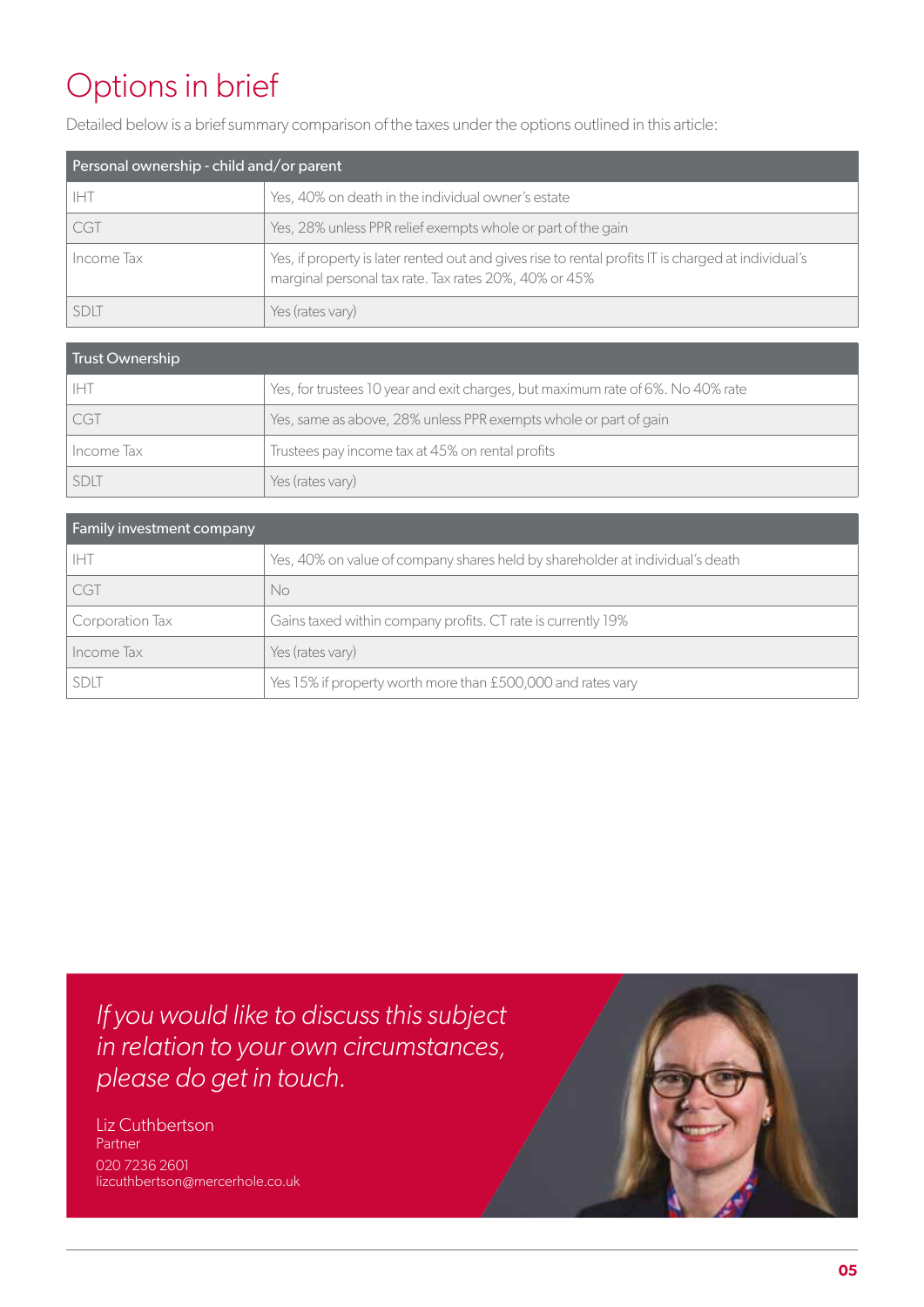## Main residence nil-rate band reminder

The ability to pass on additional wealth to younger generations free of inheritance tax (IHT) is forefront of mind for many of our clients.

The good news is that from 6 April 2018, the new main residence nil-rate band (rnrb) legislation provides an improved position for IHT planning. In certain circumstances, this determines an extra £125,000 of relief is available on death. Below, I provide a reminder of the qualification criteria for the relief and how it applies.

The standard IHT nil-rate band is £325,000 per individual but currently this can be enhanced by a further £125,000 main RNRB, where a person's home is included in the death estate and is passed to a lineal descendant, such as a child or grandchild.

The relief is gradually increasing and the maximum annual allowances are:

| <b>RNRB</b> | Year    |
|-------------|---------|
| £100,000    | 2017/18 |
| £125,000    | 2018/19 |
| £150,000    | 2019/20 |
| £175,000    | 2020/21 |

Where the value of the death estate exceeds £2 million, the available RNRB is tapered by £1 for every £2 above this threshold.

Similarly to the standard nil-rate band, any proportion of unused RNRB can be transferred to a spouse, currently providing up to £250,000 (£125,000 x 2) of IHT relief on the second death.

The interest in the property being passed on must have been the residence of the donor during their period of ownership. In the event that an individual downsizes and moves to a lower value property prior to their death, rules exist to allow relief in reference to the value of the former more valuable property.

There is no requirement for the recipient of the property to retain ownership.

It is important that individuals review their situation and their current wills to preserve their eligibility and make best use of this relief, with property passing to qualifying recipients. In the event this has not taken place, certain steps can be taken after death, to vary the terms of a will, to maximise the relief.

*If you would like to discuss this subject in relation to your own circumstances, please do get in touch.*

Henry Lowe Senior Tax Manager 020 7236 2601 henrylowe@mercerhole.co.uk

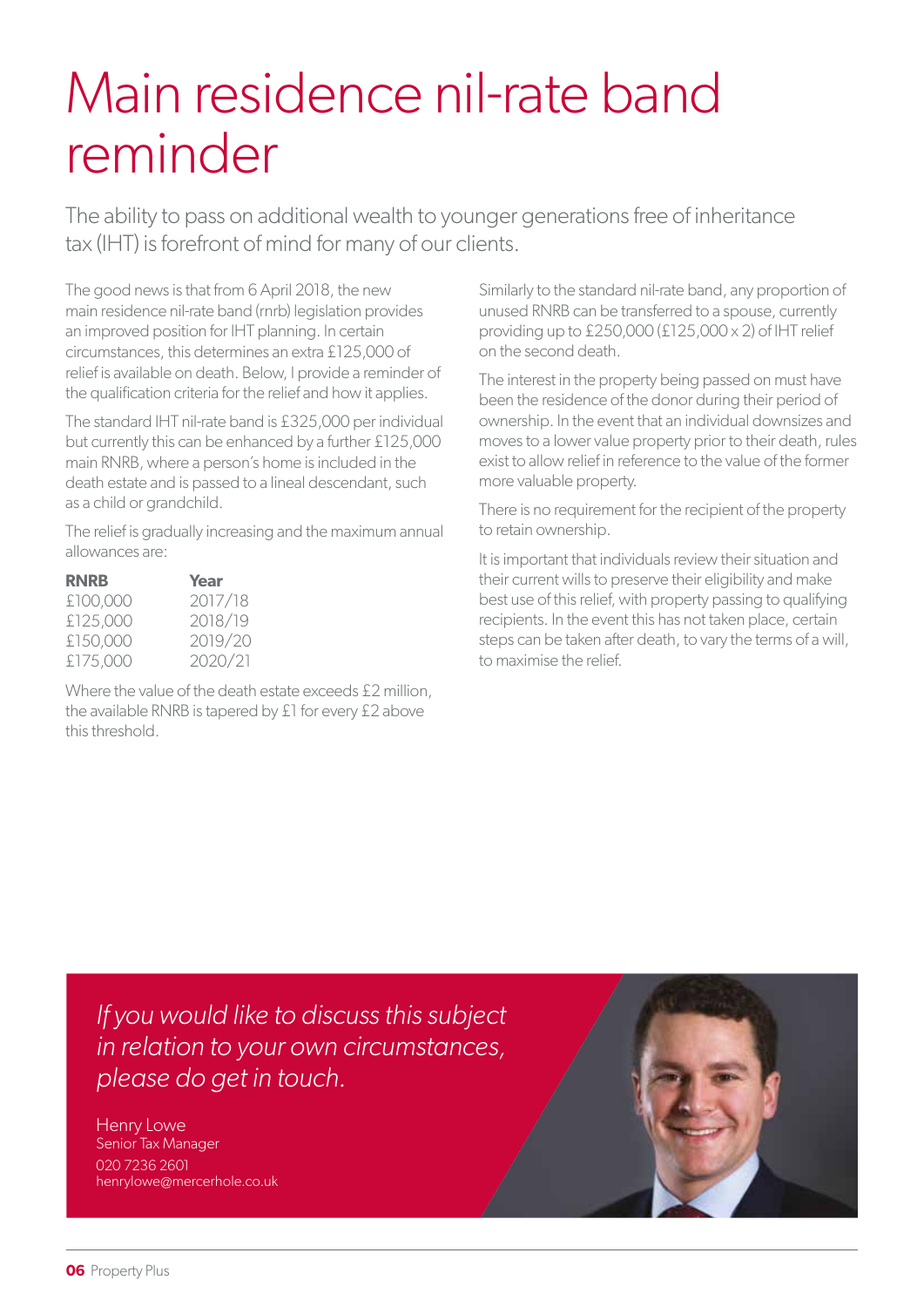## Non-resident company owners of UK property

The past few years have brought multiple changes to UK tax law applicable to owners of UK property. many of the changes have been targeted at overseas holders of UK residential property many of whom occupy them occasionally only or not at all.

#### **Capital Gains Tax (CGT)**

We have already seen the introduction of CGT on disposal by non-residents of UK residential property. The most recent raft of draft legislation more widely applies CGT and was published in July. It seeks to do the following:

- Extend the scope of tax for non UK residents to include commercial property.
- Charge CGT on residential property disposals by diversely held companies, widely held funds and life assurance companies, all of which were not previously caught.
- Tax non UK residents on gains they realise from disposals of interests in UK property rich entities (such as shares in companies which derive 75% or more of their value from UK land). HMRC promises to counteract attempts to manipulate the threshold. There will, however, be an exemption for businesses who use the property in their trade and also for qualifying investors whose interest (together with certain connected parties) is less than 25% throughout the two year period leading up to the sale.

The overall policy objective is to level the playing field between UK and non UK resident vendors of UK property. The above legislation will apply to disposals made on or after 6 April 2019 and anti-forestalling and targeted anti avoidance rules will seek to catch arrangements which attempt to circumvent the new provisions. The implications of Double Taxation Treaties in conjunction with the new rules may need to be considered where indirect disposals are being made, depending on the circumstances.

There are some sweeteners: Vendors who come into the charge to tax under the new rules will have the ability to rebase their asset base costs at 5 April 2019 which will ease the transition. Additionally, non UK companies who become UK resident after 5 April 2019 will be permitted to retain the rebasing for subsequent sales.

The new rules will however, be disapplied to vendors who cease UK residence after 5 April 2019 in some circumstances. Relief for losses may also be limited with the rules following those for UK resident companies and non-resident CGT as appropriate.

Special rules will apply to collective investment vehicles and exempt entities which invest in UK property.

#### **Corporation Tax**

There is some good news: There is draft legislation to charge all non UK resident companies, including close companies to corporation tax rather than CGT on gains they realise on the disposal of UK property from April 2020.

Whilst this will bring yet further change as far as compliance and reporting is concerned, the rate of corporation tax in the UK is set to be 17% from 6 April 2020 and so this should lower the overall tax burden on non UK resident profits at one level.

At the time of writing the Prime Minister is also looking at introducing a further SDLT charge of 3% on foreign purchases so whether you have or are considering owning UK real property, you should seek early advice so as not to fall foul of the UK's tax rules here.

Alison Palmer Partner 020 7236 2601 01923 771010 alisonpalmer@mercerhole.co.uk